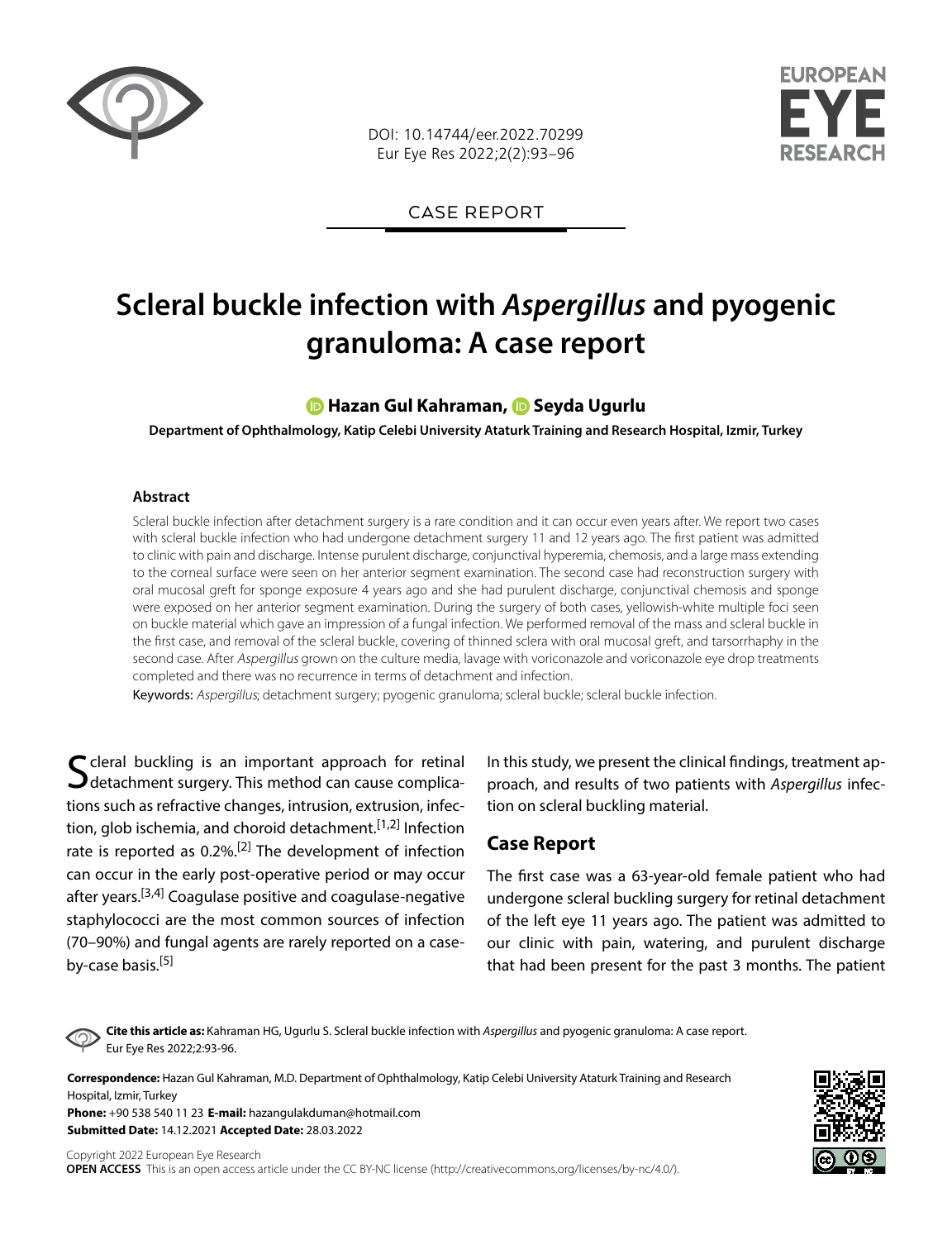

Fig. 1. A large mass (22×24 mm) was extending from superotemporal orbit to the corneal surface, which gives an impression of pyogenic granuloma.



**Fig. 2.** The scleral buckle was covered with multiple infiltration foci, which gave an impression of fungal infection.

used many topical treatments in many different centers before, but her complaints did not regress and a growing mass was observed, which was extending to the corneal surface. On her ophthalmologic examination, her visual acuity was counting fingers from 1 m. Intense purulent discharge, conjunctival hyperemia, and chemosis were seen on anterior segment examination. In addition, a large mass extending from the superotemporal orbit to the corneal surface, which gave an impression of pyogenic granuloma (Fig. 1). The retina was fully attached on fundus examination. The right eye had no ophthalmopathology except cataract. Surgical exploration was planned after magnetic resonance images revealed contrast-enhanced mass compatible with focus on lateral superior of the left orbit. The mass was removed during the surgery and sent to laboratory for pathological investigation. Scleral buckle material showed up after removal of the mass. The scleral buckle was covered with multiple infiltration foci, which gave an impression of fungal infection (Fig. 2). Infected material removed with a clear margin. Samples from buckle material were plated onto the culture media. The removed mass was reported as pyogenic granuloma.

The second case was a 71-year-old female patient with no additional disease. She had scleral buckle surgery for retinal detachment of the left eye 12 years ago and reconstruction surgery with oral mucosal greft for sponge exposure. The patient had purulent discharge and pain in her left eye for approximately 2 months.

Visual acuity was counting fingers from 2 m. There was purulent discharge, conjunctival chemosis and sponge were exposed on her anterior segment examination. On her



**Fig. 3. (a)** Choroid reflex was seen after the scleral buckle was removed. **(b)** Oral mucosal greft used for covering thinned scleral area.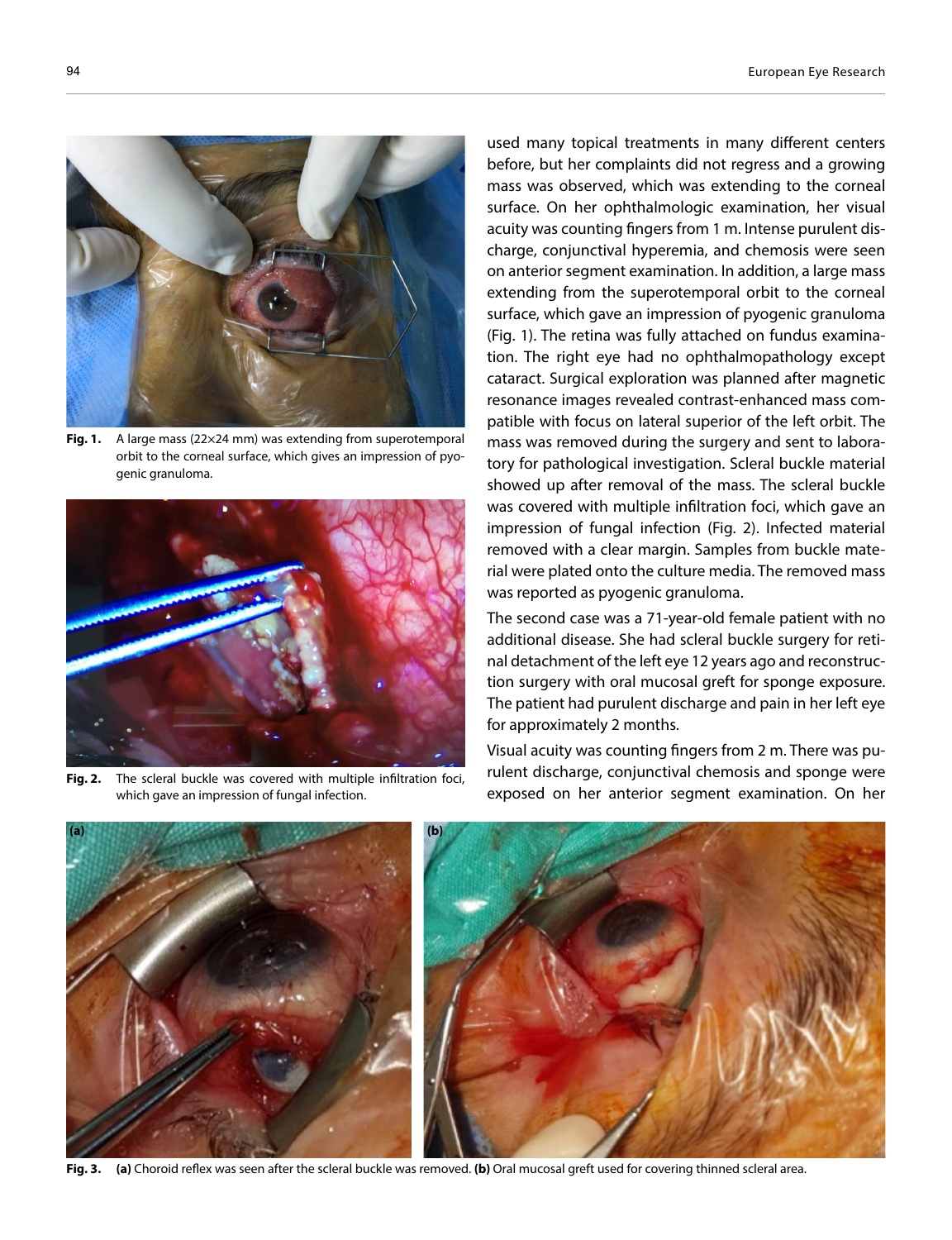fundus examination, scleral buckle reattachment effect was seen and retina was fully attached. Exploration of exposure area was performed and during the surgery yellowish-white multiple foci seen on buckle material which gave an impression of a fungal infection. Infected material was removed and samples were taken for culture media. There was also choroid reflex under the scleral buckle and there was extremely thinned scleral area (Fig. 3a). Oral mucosal greft used for covering this area (Fig. 3b) and surgery was completed with tarsorrhaphy.

First, empirical topical fortified eye drop treatment was started (vancomycin and ceftazidime 8×1). After *Aspergillus* spp. grown on the culture media lavage once in a day with voriconasol and topical voriconasol eye drop (10 mg/ml, 8×1) added to treatment. Treatment of both patients were completed in 6 weeks and discontinued due to clinical recovery.

When the treatment was stopped, the visual acuity of the first case increased from counting fingers from 1 m to 0.2 m and the visual acuity of the second case increased from counting fingers from 2 m to 0.05 m. There was no recurrence in terms of detachment, exposure, and infection in the 3-year follow-up of both cases.

#### **Discussion**

Infections associated with scleral buckling is very rarely seen. It has been reported as 0.2% in the literature and has been shown as rare case reports in general series.<sup>[2]</sup> It is known that exposure of sponge increases the risk of infection.<sup>[2]</sup> Smiddy et al.<sup>[5]</sup> reported that all of the 45 cases who had scleral buckle infection had exposure too. Rate of the infection of eyes had buckle infection without any buckle/ suture exposure which is reported as 18.2% by Chhablani et al. $[2]$ 

Scleral erosion due to scleral band is seen in 3.8–18.6% of the patients after an average of 7 years (2 months-15 years), and high myopia, tight scleral band, presence of glaucoma, and diathermy application have been reported as the factors that underlie the development of this complication. <sup>[6]</sup> Due to being an external implant, it may be a source of infection and infection may occur even years after the surgical procedure and our cases also had a history of detachment surgery 11 and 12 years before admission.

Infection factors associated with scleral buckling material are coagulase negative staphylococci, especially Staphylococcus epidermidis, and the rate of fungal agents was reported as 15% and the most common causative agent is reported as *Aspergillus*. [2] While *Aspergillus* infections were frequently described in immunocompromised individuals, there was no feature in the history of both our cases that could cause immunodeficiency. Previously, it was reported that high humidity and temperature may cause susceptibility to *Aspergillus* spp. Our both cases lived in suitable geography for these features.<sup>[7]</sup>

Pyogenic granuloma can be seen due to surgical trauma and materials used during operation. A patient with conjunctival granuloma following combined classical retinal detachment surgery and pars plana vitrectomy was reported before similar to our first case.<sup>[8]</sup>

Topical lavage with voriconasol and topical eye drops sufficed for treatment and cure without systemic treatment achieved. Kim et al.<sup>[9]</sup> reported scleral buckle originate *Aspergillus* infection with scleritis and epibulbar abscess gave no response to topical amphotericin B, oral ketoconazole and itraconasole, but they had clinical improvement with using oral voriconazole. Our patients had no scleral invasion and abscess. One patient had scleral thinning and we had good response to topical treatment after removing infected material without systemic treatment. We think that this result is related to the fact that the infection did not reach the deep scleral layers and the mechanical removal of the infected material in our immunocompetent patients. The risk of re-detachment after removal of scleral buckle material is between 70% and 82% within the first 3–6 months.[10] No recurrence of detachment was observed during 3-year follow-up of our two cases.

Infection associated with scleral buckling material is a rare condition and treatment approach should be determined according to the clinical situation of the patients. In cases where the deep tissues of the sclera do not involve, it is possible to control the infection by removing the infected material and using regional and topical antifungal therapy. Visual acuity was increased in both cases after the treatment and, it was seen that visual recovery was achieved only with topical treatment and regression in the infection.

**Informed Consent:** Written informed consent was obtained from the patients for the publication of the case report and the accompanying images.

**Peer-review:** Externally peer-reviewed.

**Authorship Contributions:** Concept: S.U.; Design: S.U.; Supervision: S.U.; Resource: H.G.K.; Materials: H.G.K.; Data Collection and/ or Processing: H.G.K.; Analysis and/or Interpretation: H.G.K.; Literature Search: H.G.K.; Writing: H.G.K.; Critical Reviews: S.U.

**Conflict of Interest:** None declared.

**Financial Disclosure:** The authors declared that this study received no financial support.